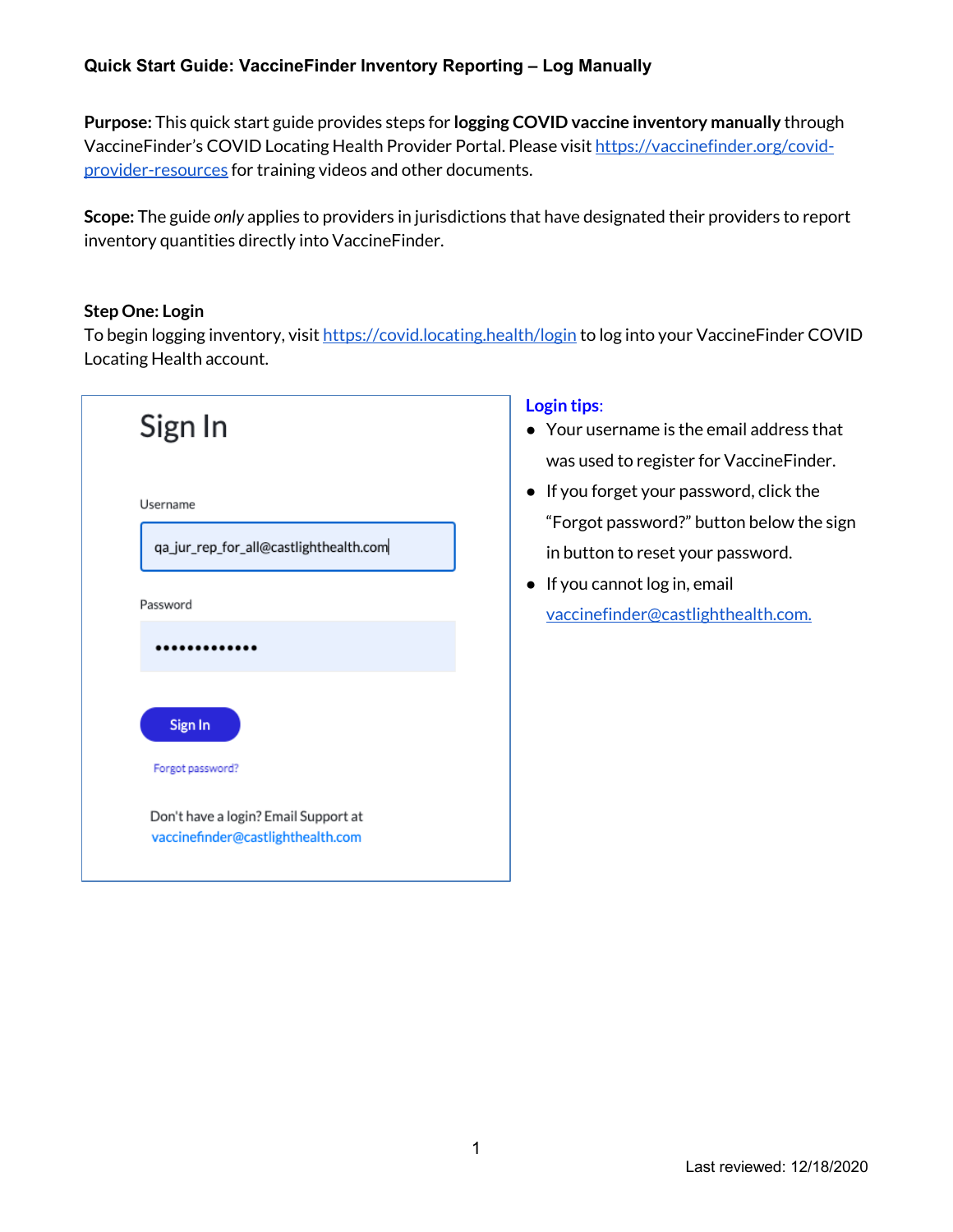# **Step Two: Select Log Manually**

To log your inventory through the COVID Locating Health provider portal manually, select the "Log Manually" tab under *Update Vaccine Inventory.* You will see the screen below. All your locations will be listed out on the screen along with the most recently entered inventory for each location.

|            | Last updated 11/23/20, 4:17 PM |
|------------|--------------------------------|
|            |                                |
|            |                                |
|            | <b>Add Vaccine</b>             |
| DOSES      | Edit                           |
| $_{\rm 3}$ |                                |
| 70         |                                |
| 10         |                                |
|            |                                |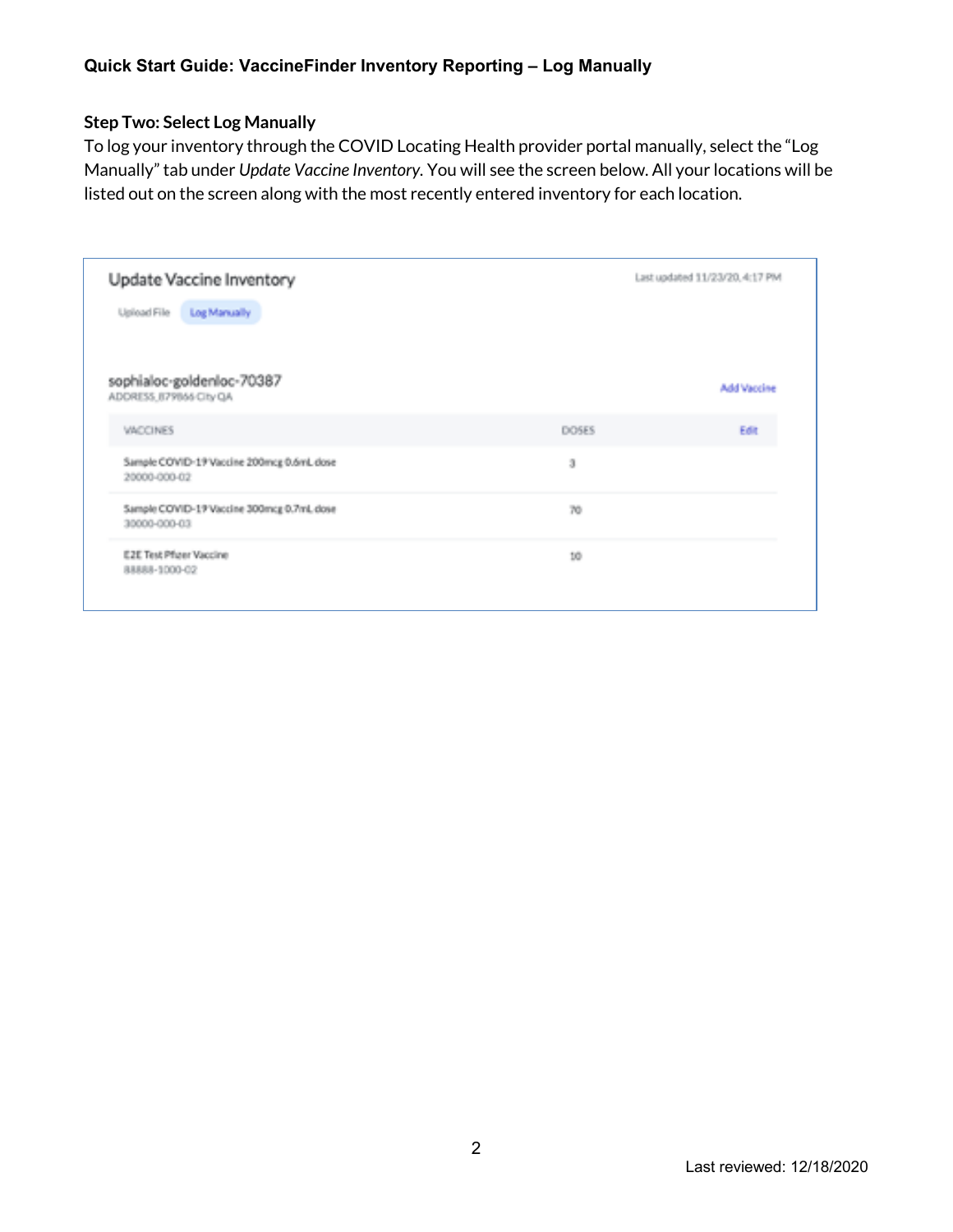# **Quick Start Guide: VaccineFinder Inventory Reporting – Log Manually**

#### **Step Three: Update Inventory**

- 1. To update your inventory, select the "Edit" button in the grey bar below the location for which you wish to log inventory.
- 2. After you select "Edit," text boxes will appear for you to enter your most recent inventory quantities. **Inventory must be logged as the number of doses on-hand at each location.**
- 3. Once you have finished updating your inventory for that location, select "Done." Continue this process with all the locations you wish to update.

#### **Update Vaccine Inventory**

Upload File Log Manually sophialoc-goldenloc-70390 ADDRESS\_536474 City QA **VACCINES DOSES** Edit Moderna, COVID-19 Vaccine, 100mcg/0.5mL 100 Ō 80777-0273-10 Pfizer, COVID-19 Vaccine, 30 mcg/0.3mL  $\bullet$ 100 59267-1000-01

#### **Update Vaccine Inventory**

Upload File Log Manually

#### sophialoc-goldenloc-70390  $\overline{\mathbf{3}}$ ADDRESS\_536474 City QA **VACCINES PAST DOSES NEW DOSES** Done Moderna, COVID-19 Vaccine, 100mcg/0.5mL  $100 -$ Ō 200 80777-0273-10  $\overline{2}$ Pfizer, COVID-19 Vaccine, 30 mcg/0.3mL 100→ O 200 59267-1000-01